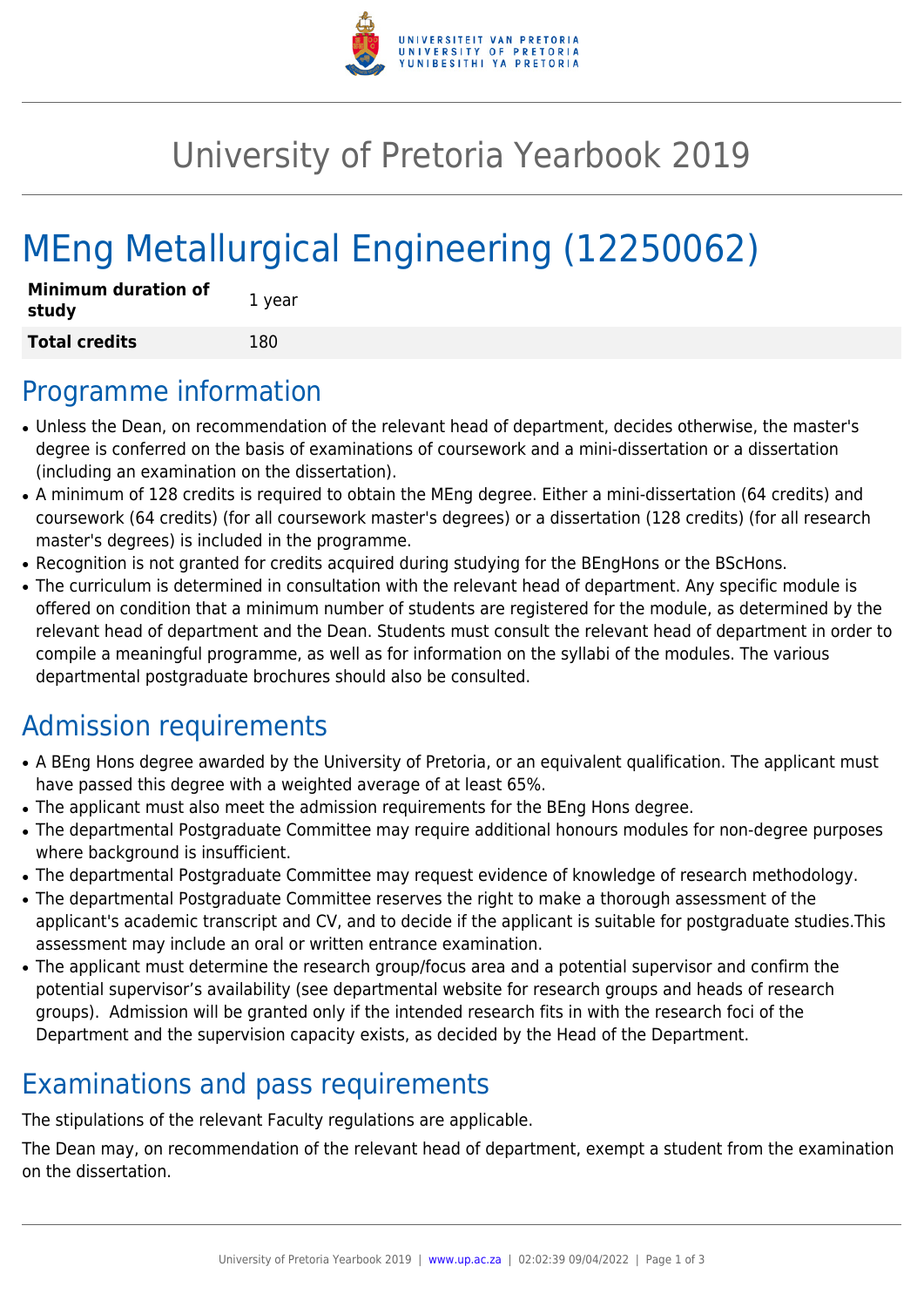

Guidelines for the preparation and examination of mini-dissertations are available from all departments. The average mark awarded by all the examiners is the final mark, with the pass mark being at least 50%.

#### Research information

A student must by means of a dissertation or mini-dissertation prove that he or she is capable of planning, instituting and executing a scientific investigation. Unless the Senate, on the recommendation of the supervisor, decides otherwise, a student, before or on submission of a dissertation, must submit proof issued by a recognised academic journal that an article was submitted, to the Head: Student Administration. The draft article should be based on the research that the student has conducted for the dissertation and be approved by the supervisor if the supervisor is not a co-author. The supervisor shall be responsible for ensuring that the paper is taken through all the processes of revision and resubmission, as may be necessary. Conferment of the degree may be made subject to compliance with the stipulations of this regulation.

#### Pass with distinction

- i. A student who submits a dissertation passes with distinction if an average mark of at least 75% is obtained for the dissertation (and the examination on the dissertation).
- ii. A student who completes the master's degree on grounds of coursework and a mini-dissertation, passes with distinction if a weighted average mark of at least 75% is obtained in the first 128 credits obtained for the degree [first 256 credits in the case of the MEng (Engineering Management), MEng (Project Management), MSc (Engineering Management) or the MSc (Project Management)], provided that 64 of these credits are allocated to the mini-dissertation. However, the degree is not awarded with distinction should a student fail any of these modules (excluding modules which have been timeously discontinued). The degree is also not awarded with distinction if a student obtains less than 70% for the mini-dissertation.